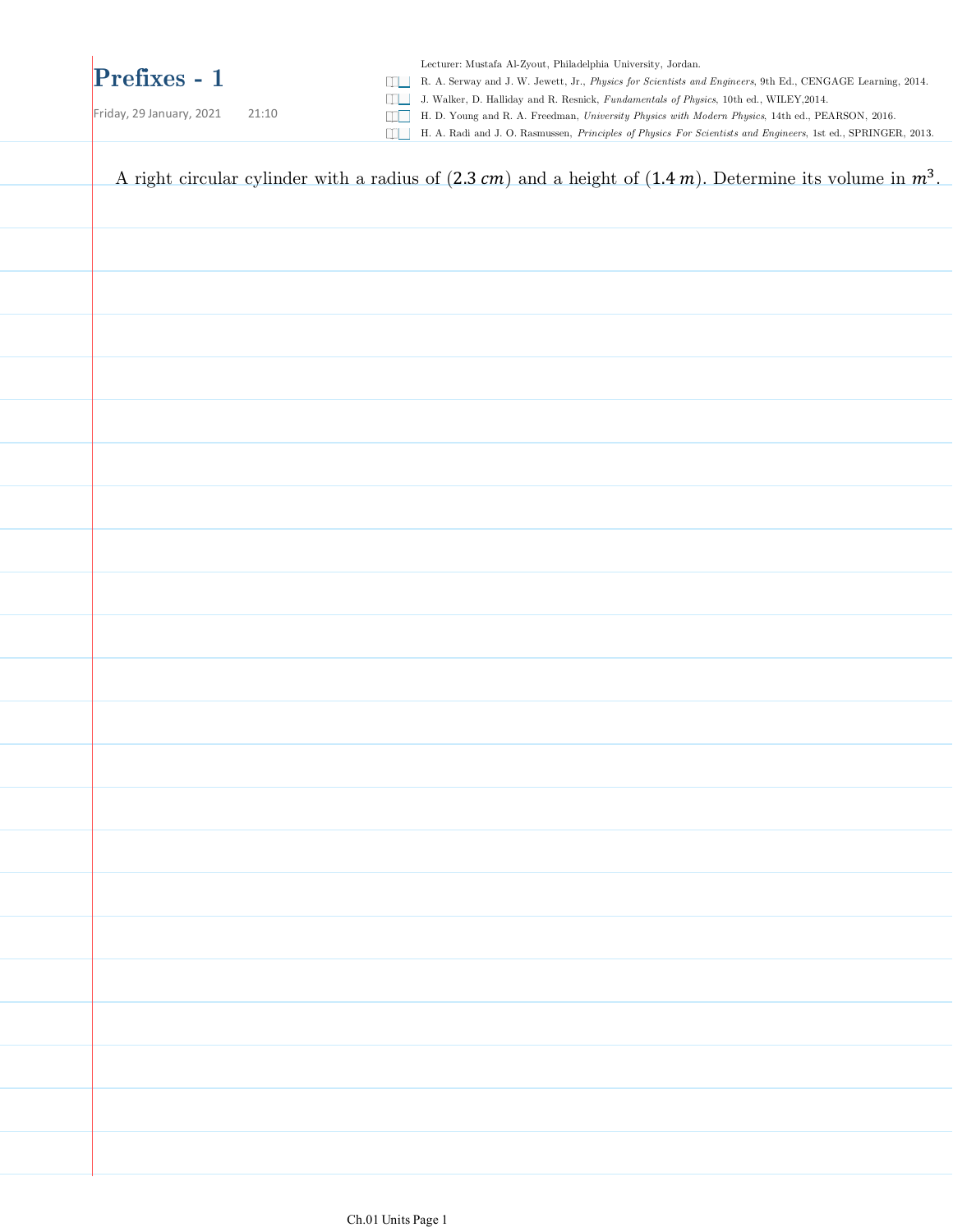Friday, 29 January, 2021 21:32

Lecturer: Mustafa Al-Zyout, Philadelphia University, Jordan.

R. A. Serway and J. W. Jewett, Jr., *Physics for Scientists and Engineers*, 9th Ed., CENGAGE Learning, 2014.

J. Walker, D. Halliday and R. Resnick, *Fundamentals of Physics*, 10th ed., WILEY,2014.

H. D. Young and R. A. Freedman, *University Physics with Modern Physics*, 14th ed., PEARSON, 2016.

H. A. Radi and J. O. Rasmussen, *Principles of Physics For Scientists and Engineers*, 1st ed., SPRINGER, 2013.

A cube with an edge of 1.5 ft. Determine its volume in  $m^3$ . (1 m is equivalent to 3.281 ft).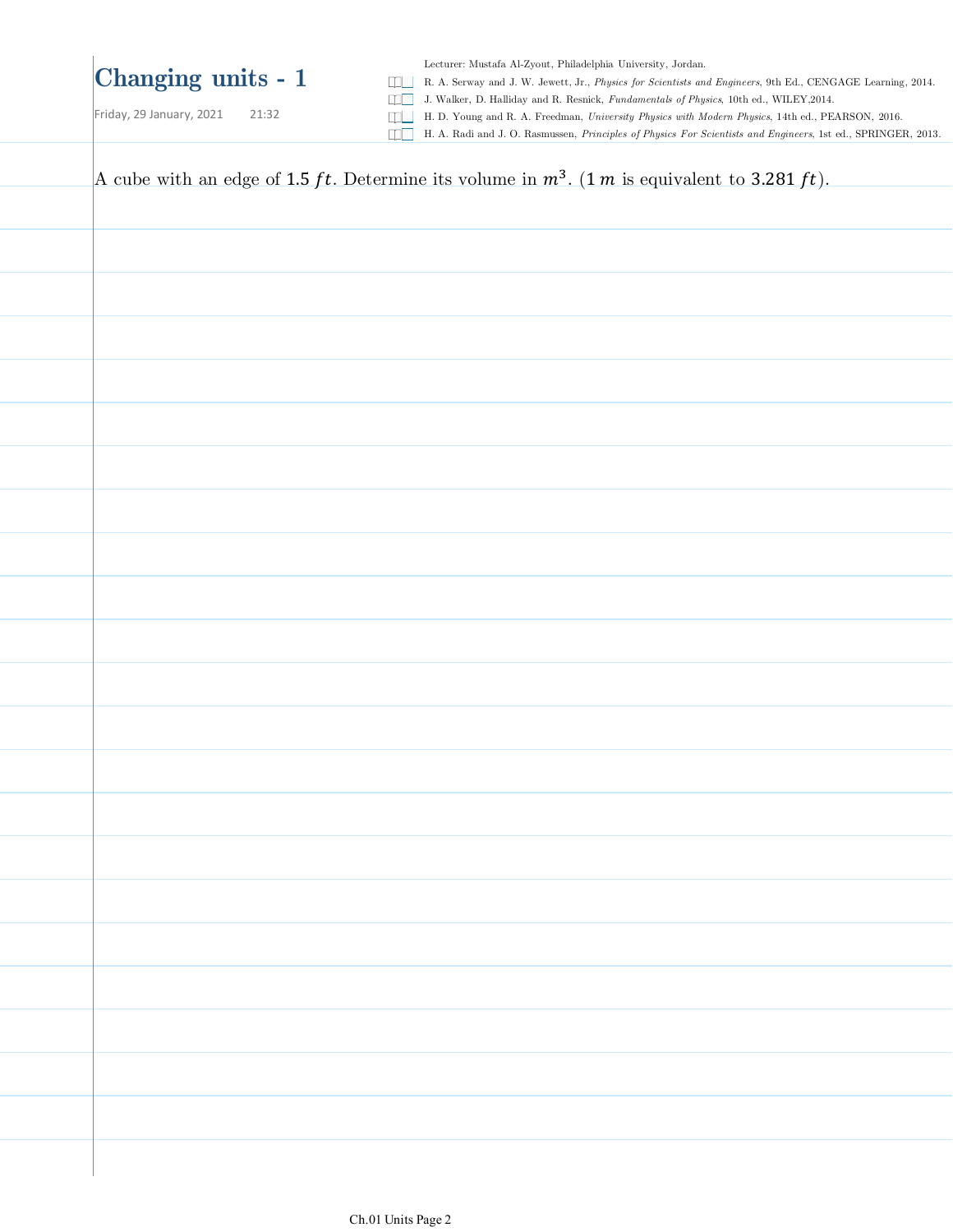Friday, 29 January, 2021 21:12

Lecturer: Mustafa Al-Zyout, Philadelphia University, Jordan.

R. A. Serway and J. W. Jewett, Jr., *Physics for Scientists and Engineers*, 9th Ed., CENGAGE Learning, 2014.

J. Walker, D. Halliday and R. Resnick, *Fundamentals of Physics*, 10th ed., WILEY,2014.

H. D. Young and R. A. Freedman, *University Physics with Modern Physics*, 14th ed., PEARSON, 2016.

H. A. Radi and J. O. Rasmussen, *Principles of Physics For Scientists and Engineers*, 1st ed., SPRINGER, 2013.

| A car is traveling at a speed of 72 km/h. What is the corresponding speed in units of $(m/s)$ ? |
|-------------------------------------------------------------------------------------------------|
|                                                                                                 |
|                                                                                                 |
|                                                                                                 |
|                                                                                                 |
|                                                                                                 |
|                                                                                                 |
|                                                                                                 |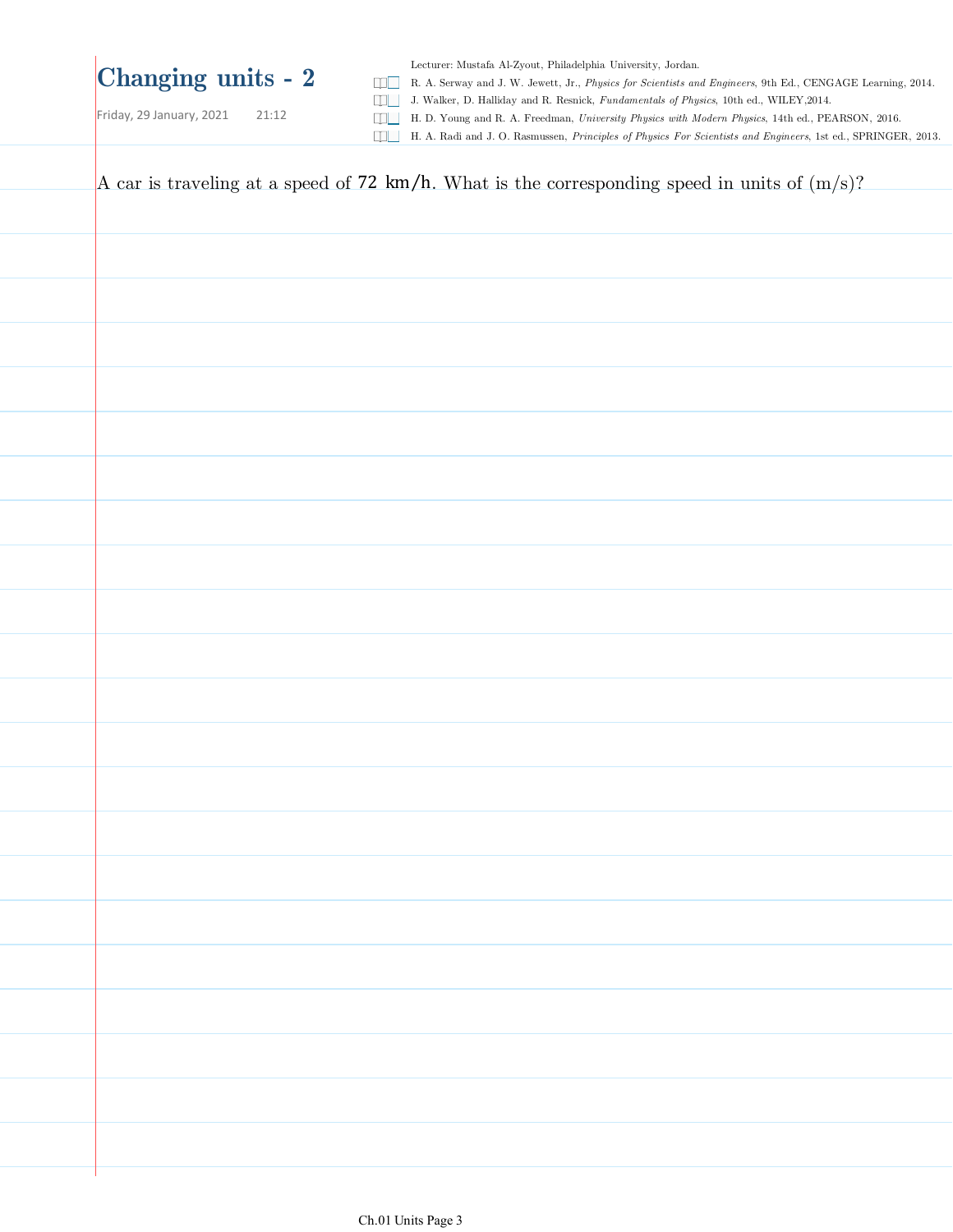Sunday, 13 June, 2021 14:57

Lecturer: Mustafa Al-Zyout, Philadelphia University, Jordan.

R. A. Serway and J. W. Jewett, Jr., *Physics for Scientists and Engineers*, 9th Ed., CENGAGE Learning, 2014.

J. Walker, D. Halliday and R. Resnick, *Fundamentals of Physics*, 10th ed., WILEY,2014.

H. D. Young and R. A. Freedman, *University Physics with Modern Physics*, 14th ed., PEARSON, 2016.

H. A. Radi and J. O. Rasmussen, *Principles of Physics For Scientists and Engineers*, 1st ed., SPRINGER, 2013.

| The world land speed record of 763 $mi/h$ was set on October 15, 1997. Express this speed in |
|----------------------------------------------------------------------------------------------|
| meters per second. $(1 mi.$ is equivalent to $1609 m)$                                       |
|                                                                                              |
|                                                                                              |
|                                                                                              |
|                                                                                              |
|                                                                                              |
|                                                                                              |
|                                                                                              |
|                                                                                              |
|                                                                                              |
|                                                                                              |
|                                                                                              |
|                                                                                              |
|                                                                                              |
|                                                                                              |
|                                                                                              |
|                                                                                              |
|                                                                                              |
|                                                                                              |
|                                                                                              |
|                                                                                              |
|                                                                                              |
|                                                                                              |
|                                                                                              |